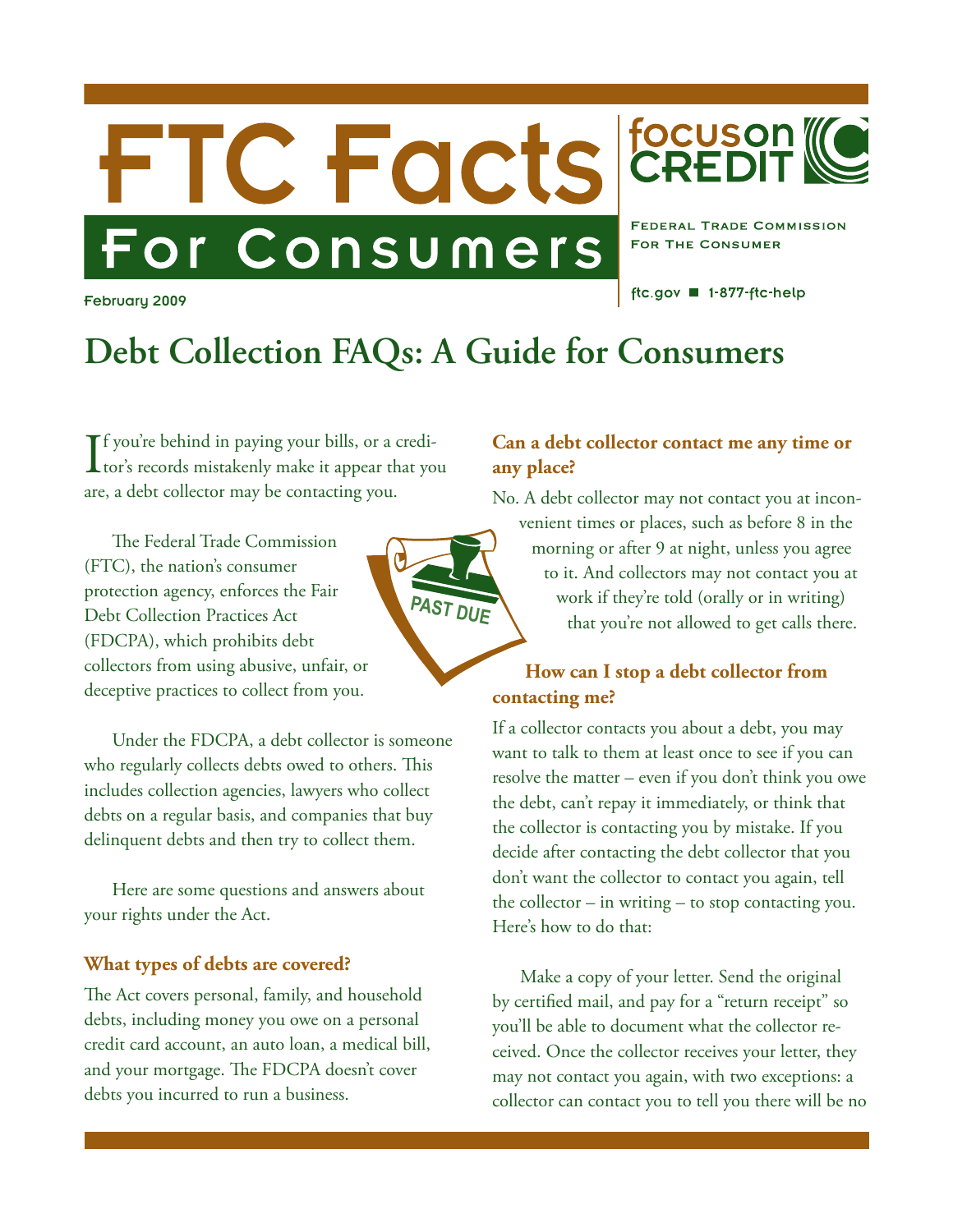further contact or to let you know that they or the creditor intend to take a specific action, like filing a lawsuit. Sending such a letter to a debt collector you owe money to does not get rid of the debt, but it should stop the contact. The creditor or the debt collector still can sue you to collect the debt.

#### **Can a debt collector contact anyone else about my debt?**

If an attorney is representing you about the debt, the debt collector must contact the attorney, rather than you. If you don't have an attorney, a collector may contact other people – but only to find out your address, your home phone number, and where you work. Collectors usually are prohibited

from contacting third parties more than once. Other than to obtain this location information about you, a debt collector generally is not permitted to discuss your debt with anyone other than you, your spouse, or your attorney.

## **What does the debt collector have to tell me about the debt?**

Every collector must send you a written "validation notice" telling you how much money you owe within five days after they first contact you. This notice also must include the name of the creditor to whom you owe the money, and how to proceed if you don't think you owe the money.

## **Can a debt collector keep contacting me if I don't think I owe any money?**

If you send the debt collector a letter stating that you don't owe any or all of the money, or asking

for verification of the debt, that collector must stop contacting you. You have to send that letter within 30 days after you receive the validation notice. But a collector can begin contacting you again if it sends you written verification of the debt, like a copy of a bill for the amount you owe.

# **What practices are off limits for debt collectors?**

**Harassment.** Debt collectors may not harass, oppress, or abuse you or any third parties they contact. For example, they may not:

- use threats of violence or harm;
- • publish a list of names of people who refuse to pay their debts (but they can give this infor-

mation to the credit reporting companies);

- use obscene or profane language; or
- repeatedly use the phone to annoy someone.

#### **False statements.** Debt col-

lectors may not lie when

they are trying to collect a debt. For example, they may not:

- • falsely claim that they are attorneys or government representatives;
- falsely claim that you have committed a crime;
- falsely represent that they operate or work for a credit reporting company;
- misrepresent the amount you owe;
- indicate that papers they send you are legal forms if they aren't; or
- indicate that papers they send to you aren't legal forms if they are.

*Debt collectors may not harass, oppress, or abuse you or any third parties they contact.*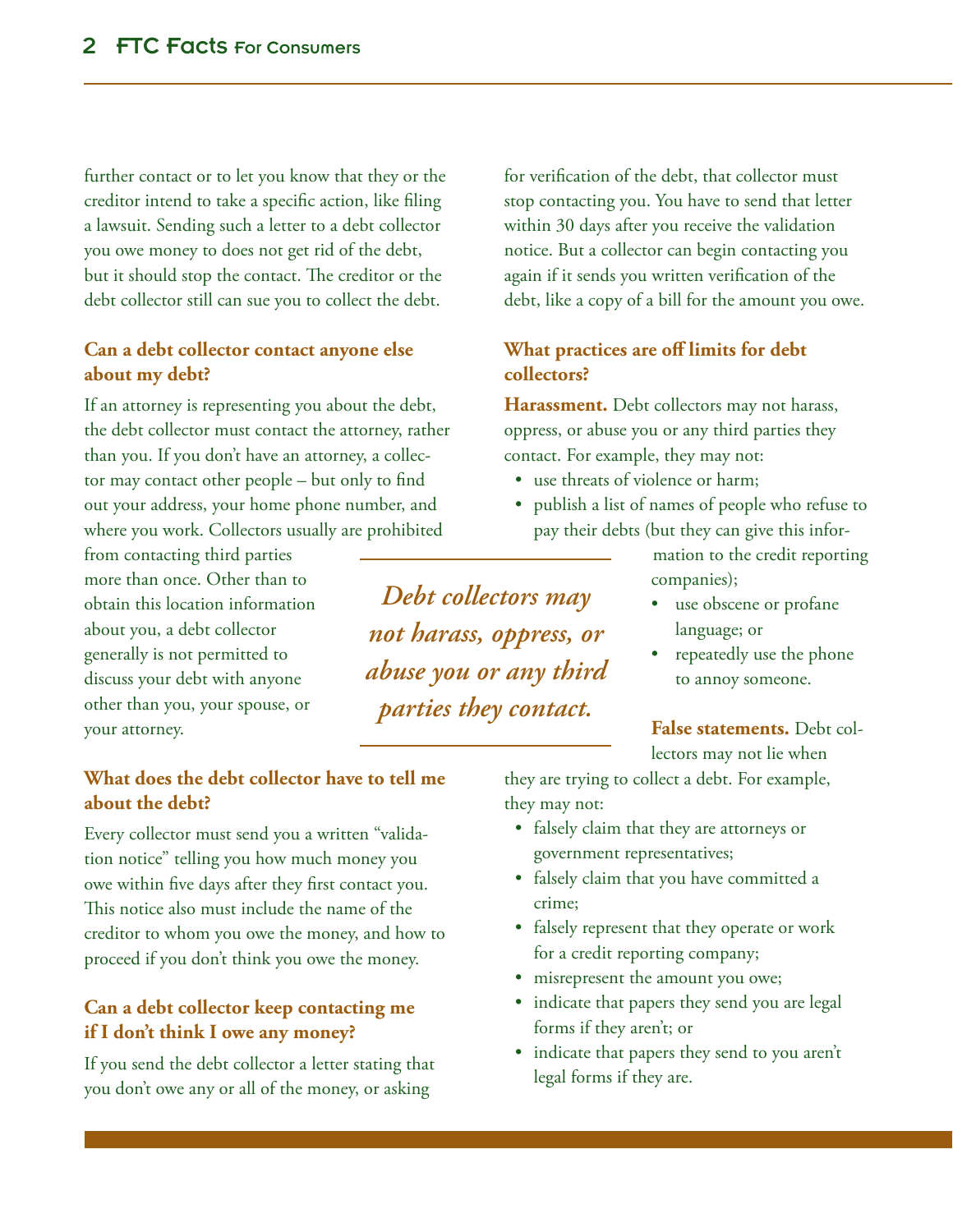# **Debt collectors also are prohibited from saying that:**

- • you will be arrested if you don't pay your debt;
- they'll seize, garnish, attach, or sell your property or wages unless they are permitted by law to take the action and intend to do so; or
- legal action will be taken against you, if doing so would be illegal or if they don't intend to take the action.

#### **Debt collectors may not:**

- • give false credit information about you to anyone, including a credit reporting company;
- send you anything that looks like an official document from a court or government agency if it isn't; or
- use a false company name.

**Unfair practices.** Debt collectors may not engage in unfair practices when they try to collect a debt. For example, they may not:

- • try to collect any interest, fee, or other charge on top of the amount you owe unless the contract that created your debt – or your state law – allows the charge;
- deposit a post-dated check early;
- take or threaten to take your property unless it can be done legally; or
- contact you by postcard.

## **Can I control which debts my payments apply to?**

Yes. If a debt collector is trying to collect more than one debt from you, the collector must apply any payment you make to the debt you select. Equally important, a debt collector may not apply a payment to a debt you don't think you owe.

#### **Can a debt collector garnish my bank account or my wages?**

If you don't pay a debt, a creditor or its debt collector generally can sue you to collect. If they win, the court will enter a judgment against you. The judgment states the amount of money you owe,

> and allows the creditor or collector to get a garnishment order against you, directing a third party, like your bank, to turn over funds from your account to pay the debt.

Wage garnishment happens when your employer withholds part of your compensation to pay your debts. Your wages usually can be garnished only as the result of a court order. Don't ignore a lawsuit summons. If you do, you lose the opportunity to fight a wage garnishment.

#### **Can federal benefits be garnished?**

Many federal benefits are exempt from garnishment, including:

- Social Security Benefits
- Supplemental Security Income (SSI) Benefits
- • Veterans' Benefits

*Can a debt collector garnish my* 

*bank account or my wages?*

- • Civil Service and Federal Retirement and Disability Benefits
- • Service Members' Pay
- • Military Annuities and Survivors' Benefits
- **Student Assistance**
- **Railroad Retirement Benefits**